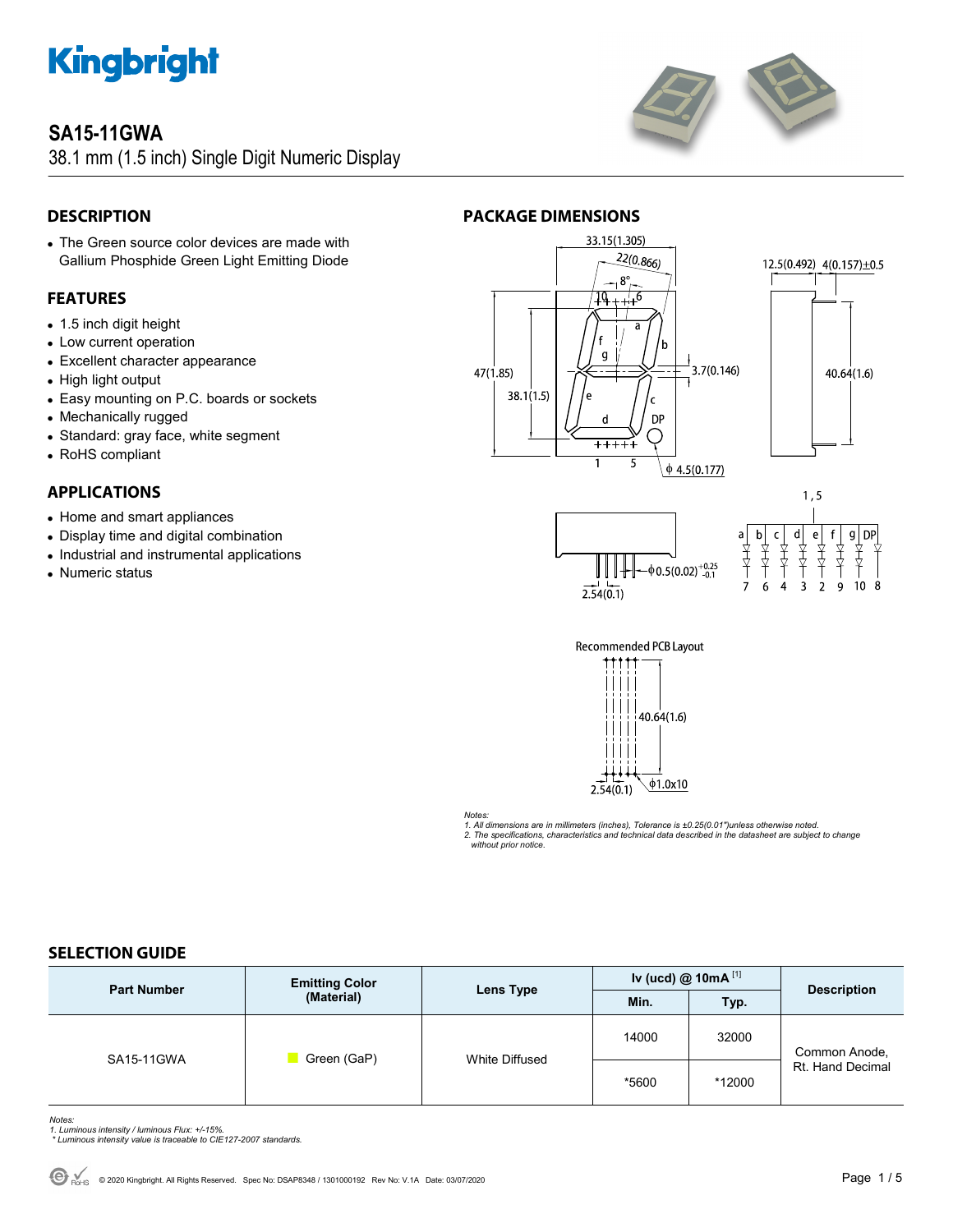### **ELECTRICAL / OPTICAL CHARACTERISTICS at T<sub>A</sub>=25°C**

| <b>Parameter</b>                                                            |                              | <b>Emitting Color</b> | Value                    |                          | <b>Unit</b> |
|-----------------------------------------------------------------------------|------------------------------|-----------------------|--------------------------|--------------------------|-------------|
|                                                                             | Symbol<br>Typ.<br>Max.       |                       |                          |                          |             |
| Wavelength at Peak Emission $I_F = 10mA$                                    | $\Lambda_{\rm peak}$         | Green                 | 565                      | $\overline{\phantom{a}}$ | nm          |
| Dominant Wavelength $I_F = 10mA$                                            | $\lambda_{\mathsf{dom}}$ [1] | Green                 | 568                      | $\overline{\phantom{0}}$ | nm          |
| Spectral Bandwidth at 50% $\Phi$ REL MAX<br>$I_F = 10mA$                    | Δλ                           | Green                 | 30                       | $\overline{\phantom{0}}$ | nm          |
| Capacitance                                                                 | C                            | Green                 | 15                       | $\overline{\phantom{a}}$ | pF          |
| Forward Voltage $I_F$ = 10mA (Segment)<br>Forward Voltage $I_F$ = 10mA (DP) | $V_F$ <sup>[2]</sup>         | Green                 | 4<br>$\overline{2}$      | 4.8<br>2.4               | $\vee$      |
| Reverse Current ( $V_R$ = 5V) (Per chip)                                    | <sup>I</sup> R               | Green                 | $\overline{\phantom{a}}$ | 10                       | μA          |

*Notes:* 

1. The dominant wavelength (λd) above is the setup value of the sorting machine. (Tolerance λd : ±1nm. )<br>2. Forward voltage: ±0.1V.<br>3. Wavelength value is traceable to CIE127-2007 standards.<br>4. Excess driving current and

| <b>Parameter</b>                                            | Symbol           | Value                 | <b>Unit</b> |
|-------------------------------------------------------------|------------------|-----------------------|-------------|
| Power Dissipation (Per chip)                                | $P_D$            | 62.5                  | mW          |
| Reverse Voltage (Per chip)                                  | $V_{R}$          | 5                     | V           |
| Junction Temperature                                        | $T_j$            | 110                   | $^{\circ}C$ |
| <b>Operating Temperature</b>                                | $T_{op}$         | $-40$ to $+85$        | $^{\circ}C$ |
| Storage Temperature                                         | $T_{\text{stg}}$ | $-40$ to $+85$        | $^{\circ}C$ |
| DC Forward Current (Segment)<br>DC Forward Current (DP)     | IF.              | 25<br>25              | mA          |
| Peak Forward Current (Segment)<br>Peak Forward Current (DP) | $I_{FM}$ [1]     | 140<br>140            | mA          |
| Electrostatic Discharge Threshold (HBM)                     |                  | 8000                  | $\vee$      |
| Lead Solder Temperature <sup>[2]</sup>                      |                  | 260°C For 3-5 Seconds |             |

### **ABSOLUTE MAXIMUM RATINGS at T<sub>A</sub>=25°C**

Notes:<br>1. 1/10 Duty Cycle, 0.1ms Pulse Width.<br>2. 2mm below package base.<br>3. Relative humidity levels maintained between 40% and 60% in production area are recommended to avoid the build-up of static electricity – Ref JEDEC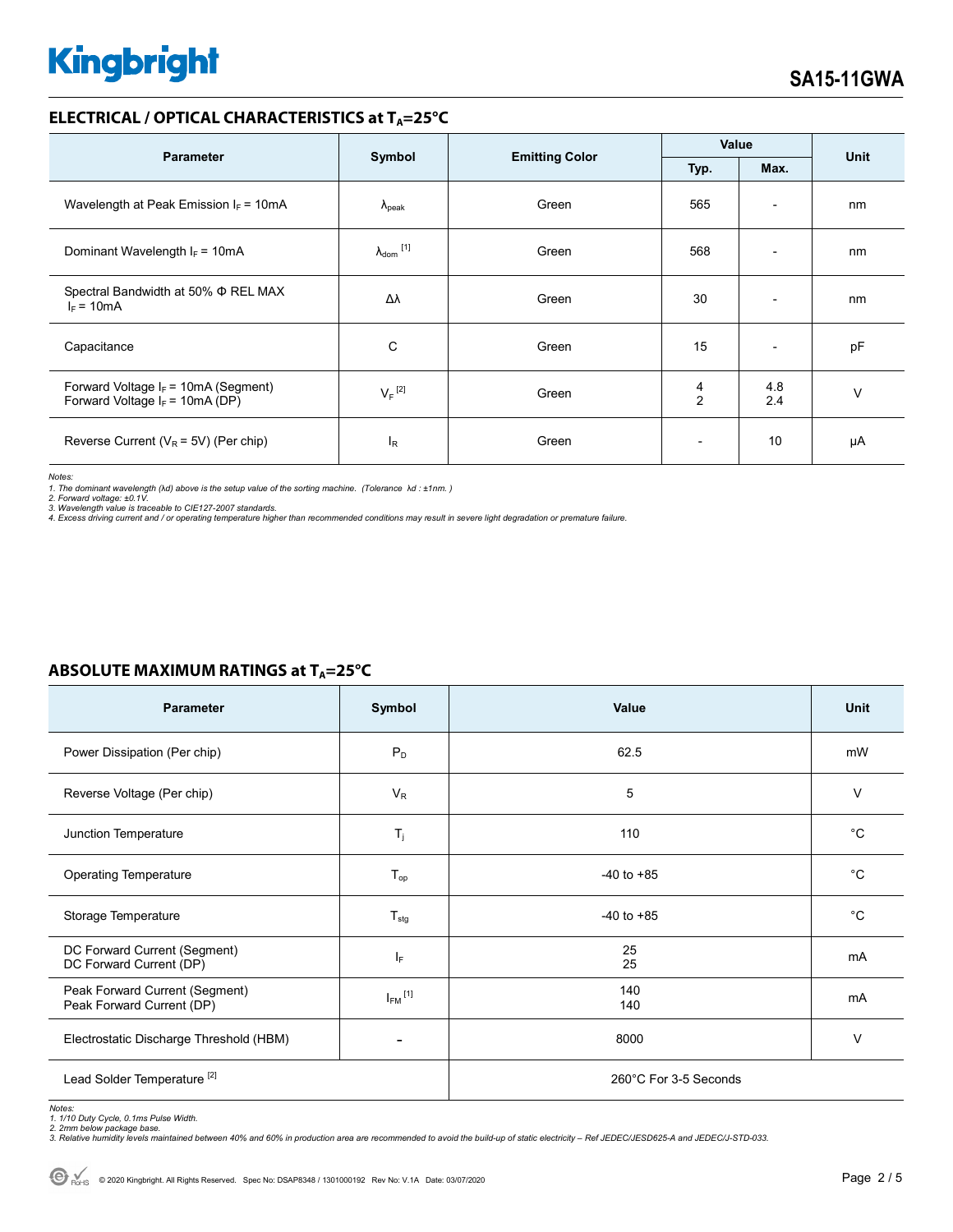# **TECHNICAL DATA**







© 2020 Kingbright. All Rights Reserved. Spec No: DSAP8348 / 1301000192 Rev No: V.1A Date: 03/07/2020Page 3 / 5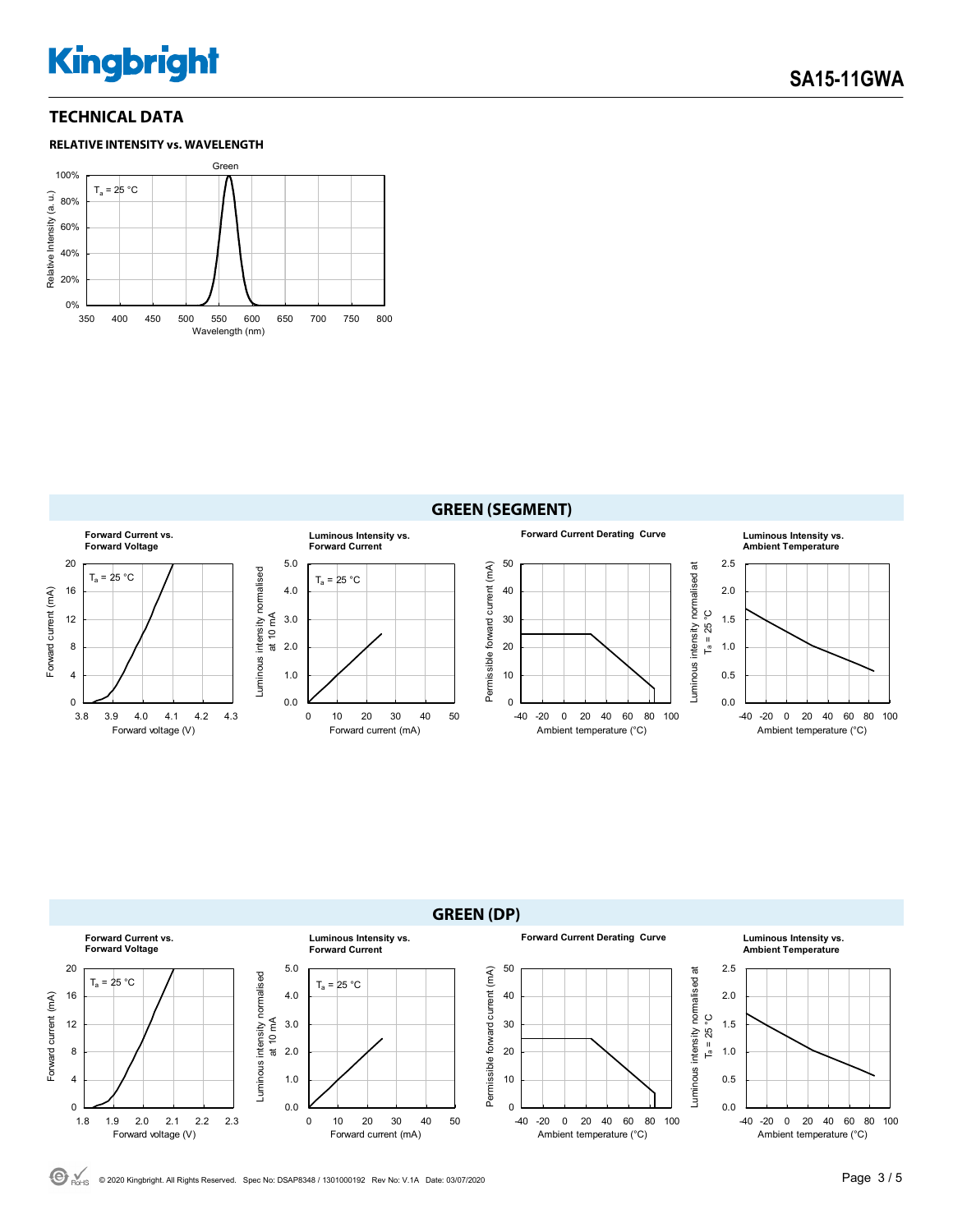### RECOMMENDED WAVE SOLDERING PROFILE **A CONTACT A CONTACT SOLDERING PROFILE** SOLDERING PROFILE



- *Notes: 1. Recommend pre-heat temperature of 105°C or less (as measured with a thermocouple attached to the LED pins) prior to immersion in the solder wave with a maximum solder bath temperature of 260°C*
- *2. Peak wave soldering temperature between 245°C ~ 255°Cfor 3 sec (5 sec max).*
- *3. Do not apply stress to the epoxy resin while the temperature is above 85°C. 4. Fixtures should not incur stress on the component when mounting and during soldering process.*
- 
- *5. SAC 305 solder alloy is recommended. 6. No more than one wave soldering pass.*
- *7. During wave soldering, the PCB top-surface temperature should be kept below 105°C.*

# **PACKING & LABEL SPECIFICATIONS**



# **THROUGH HOLE DISPLAY MOUNTING METHOD Lead Forming**

1. Do not bend the component leads by hand without proper tools. The leads should be bent by clinching the upper part of the lead firmly such that the bending force is not exerted on the plastic body.

# Clinch the lead terminal with the benging too F4 F(bending stress) F(bending stress) Not Recommended Recommended

#### **Installation**

- 1. The installation process should not apply stress to the lead terminals.
- 2. When inserting for assembly, ensure the terminal pitch matches the substrate board's hole pitch to prevent spreading or pinching the lead terminals. *(Fig.1)*
- 3. The component shall be placed at least 5mm from edge of PCB to avoid damage caused excessive heat during wave soldering.*(Fig.2)*







 $(Fig.2)$ 



- 1. Through-hole displays are incompatible with reflow soldering.
- 2. If components will undergo multiple soldering processes, or other processes where the components may be subjected to intense heat, please check with Kingbright for compatibility.

# **CLEANING**

- 1. Mild "no-clean" fluxes are recommended for use in soldering.
- 2. If cleaning is required, Kingbright recommends to wash components with water only. Do not use harsh organic solvents for cleaning because they may damage the plastic parts .
- 3. The cleaning process should take place at room temperature and the devices should not be washed for more than one minute.
- 4. When water is used in the cleaning process, Immediately remove excess moisture from the component with forced-air drying afterwards.